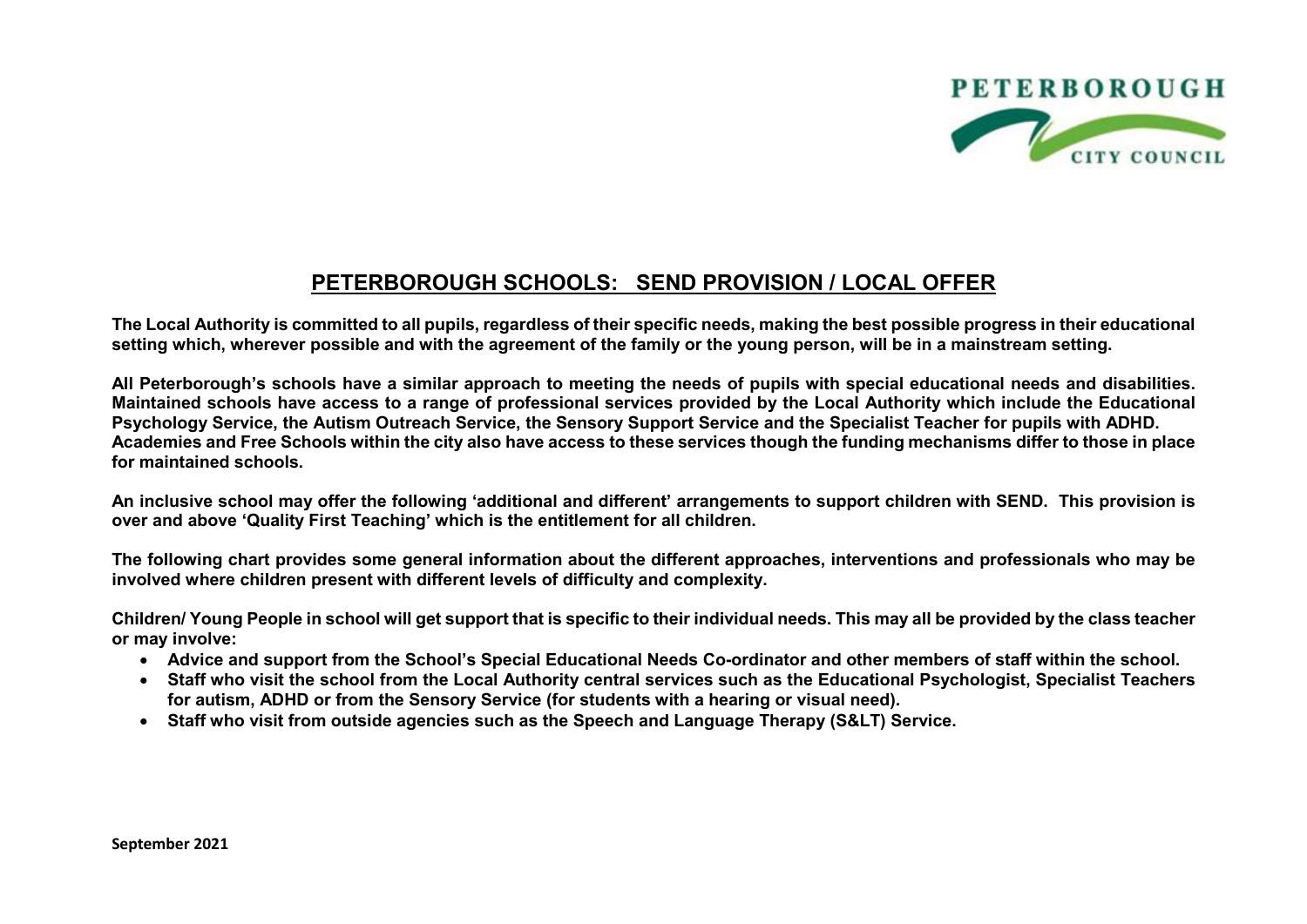|                |                    |                   |                                      | Note of any additional considerations e.g. Looked After Child/English as an additional language /<br>Child in Need/ Child Protection                                                                                                                                                                                                                                           |
|----------------|--------------------|-------------------|--------------------------------------|--------------------------------------------------------------------------------------------------------------------------------------------------------------------------------------------------------------------------------------------------------------------------------------------------------------------------------------------------------------------------------|
|                | <b>EHC Plan</b>    |                   | <b>Highly</b><br>Specialist          | Where a child or young person's needs are highly complex and require a bespoke placement or<br>highly individualised long term arrangements.                                                                                                                                                                                                                                   |
|                |                    |                   | <b>Specialist</b>                    | Special Schools for children and young people with long term complex needs. These are supported<br>by a range of outside professionals.<br>Children with long term complex needs who are educated in mainstream settings who are<br>supported by relevant specialist services through consultation, advice or intervention as<br>appropriate.                                  |
|                |                    |                   |                                      |                                                                                                                                                                                                                                                                                                                                                                                |
| LEVELS         | <b>SEN SUPPORT</b> | Co-ordinated Plan | <b>Targeted</b><br><b>Specialist</b> | Enhanced resource bases located in mainstream schools. Specialist support from a range of<br>professional services such as Autism Outreach, Sensory Support, Educational Psychology,<br>Occupational Therapy, Physiotherapy. Consultation, Intervention advice and training. Pupil Referral<br>Units.                                                                          |
|                |                    |                   | <b>Targeted</b>                      | Class teacher in receipt of advice and support from the Special Educational Needs Coordinator.<br>Involvement of professionals from outside the school (e.g. educational psychologists, speech and<br>language therapists, paediatricians) through consultation, assessment and training. Evidence based<br>interventions and child specific approaches in place and reviewed. |
|                |                    |                   | <b>Universal</b><br>Targeted         | Quality first teaching. School's best endeavours. Differentiated curriculum. Class teacher in receipt<br>of advice and support from the Special Educational Needs Coordinator. Evidence -based<br>interventions run in class and in small groups (plan, do, review cycle). Personalised learning.<br>Consultation. Training.                                                   |
|                |                    |                   | Universal                            |                                                                                                                                                                                                                                                                                                                                                                                |
| September 2021 |                    |                   |                                      |                                                                                                                                                                                                                                                                                                                                                                                |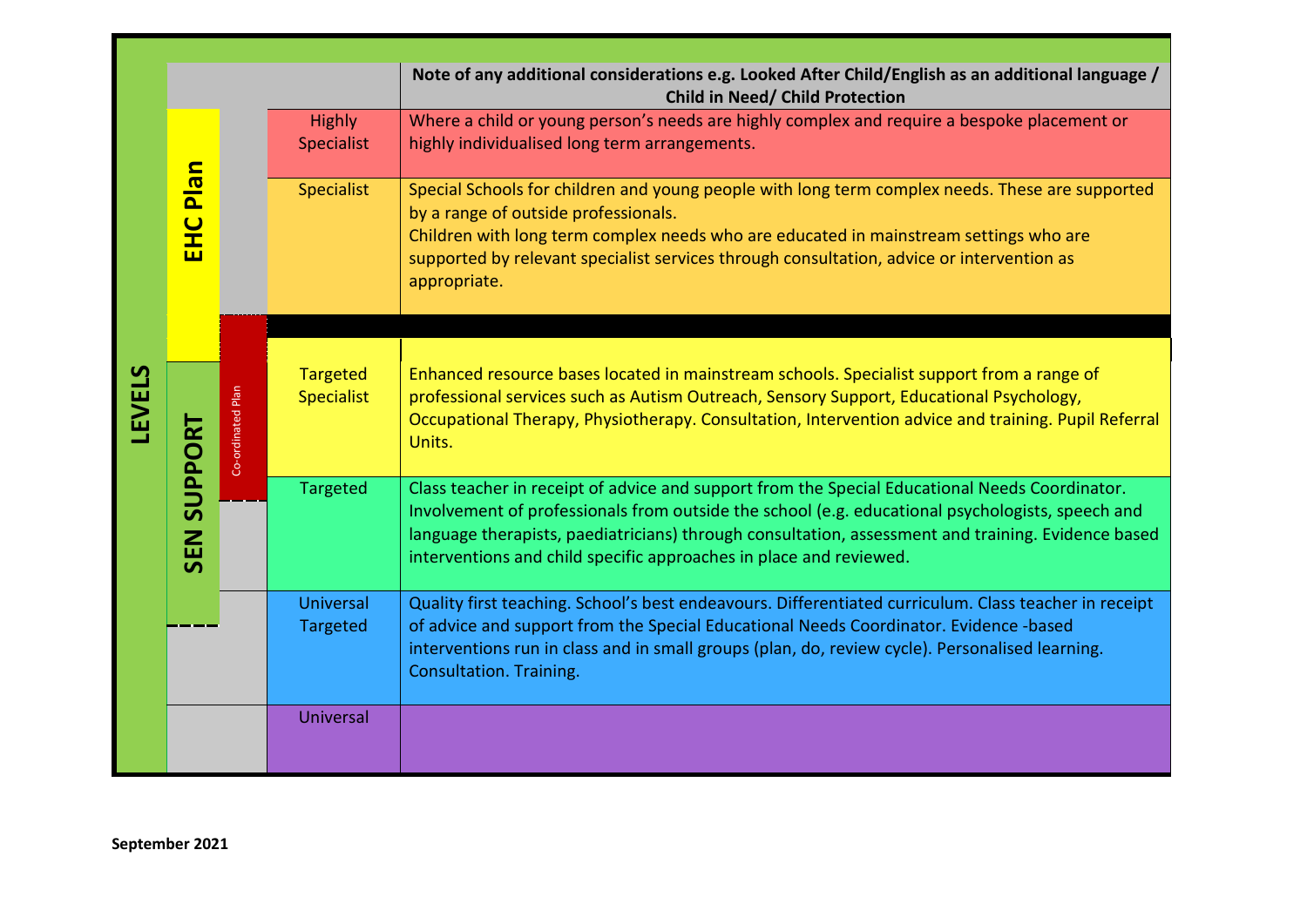## **A GUIDE TO OUR PROVISION - Ormiston Bushfield Academy**

| <b>Identification of SEND at our School</b>                                                    |                                                                                                                                                                                                                                                                                                                                                           |
|------------------------------------------------------------------------------------------------|-----------------------------------------------------------------------------------------------------------------------------------------------------------------------------------------------------------------------------------------------------------------------------------------------------------------------------------------------------------|
| Our school identifies children/ young people<br>with special educational needs/ disability     | Primary transition information – managed by Senior Leadership Team, SENCO and Transition<br>Teacher.                                                                                                                                                                                                                                                      |
| (SEND) by using:                                                                               | Parental concerns and/or pupil self-referral.<br>Information via professionals i.e. ASD Outreach worker, ADHD outreach worker GPs,<br><b>Educational Psychologists.</b><br>Detailed screening and assessments upon entry.<br>Education Health & Care plans.<br>Information via professionals and stakeholders.<br>Assessing for exam access arrangements. |
| We encourage you to raise your concerns by                                                     | OR Contact SEN Department -<br>01733<br>233014<br>Parents evening<br>email<br><b>or</b><br>SEND@Bushfield.co.uk<br>Parents/carers may Email staff or request a meeting.<br>Concerns can also be raised at review meetings or via tutor contact.                                                                                                           |
| Our school has specialist provision for<br>children/ young people with                         | Attachment<br><b>Dyslexia</b>                                                                                                                                                                                                                                                                                                                             |
|                                                                                                |                                                                                                                                                                                                                                                                                                                                                           |
| <b>Support for your Child/ Young Person</b>                                                    |                                                                                                                                                                                                                                                                                                                                                           |
| The education plan for your child/ young<br>person will be explained to you and overseen<br>by | The SEN department.                                                                                                                                                                                                                                                                                                                                       |
| Staff who may be working with your child/                                                      | SENCO.<br>Form tutors.                                                                                                                                                                                                                                                                                                                                    |
| young person are                                                                               | Classroom teacher.<br>Pastoral Team.                                                                                                                                                                                                                                                                                                                      |
|                                                                                                | Higher Level Teaching Assistants.<br>Intervention Support Assistant.<br><b>Teaching Assistants.</b>                                                                                                                                                                                                                                                       |
|                                                                                                | House/Year Support Assistants.<br>Attendance officer.                                                                                                                                                                                                                                                                                                     |
|                                                                                                | <b>Outside Agencies.</b>                                                                                                                                                                                                                                                                                                                                  |
| We monitor the effectiveness of our SEND                                                       | Regular monitoring.                                                                                                                                                                                                                                                                                                                                       |
| arrangements/ provision by                                                                     | Tracking.                                                                                                                                                                                                                                                                                                                                                 |
|                                                                                                | Reviews.                                                                                                                                                                                                                                                                                                                                                  |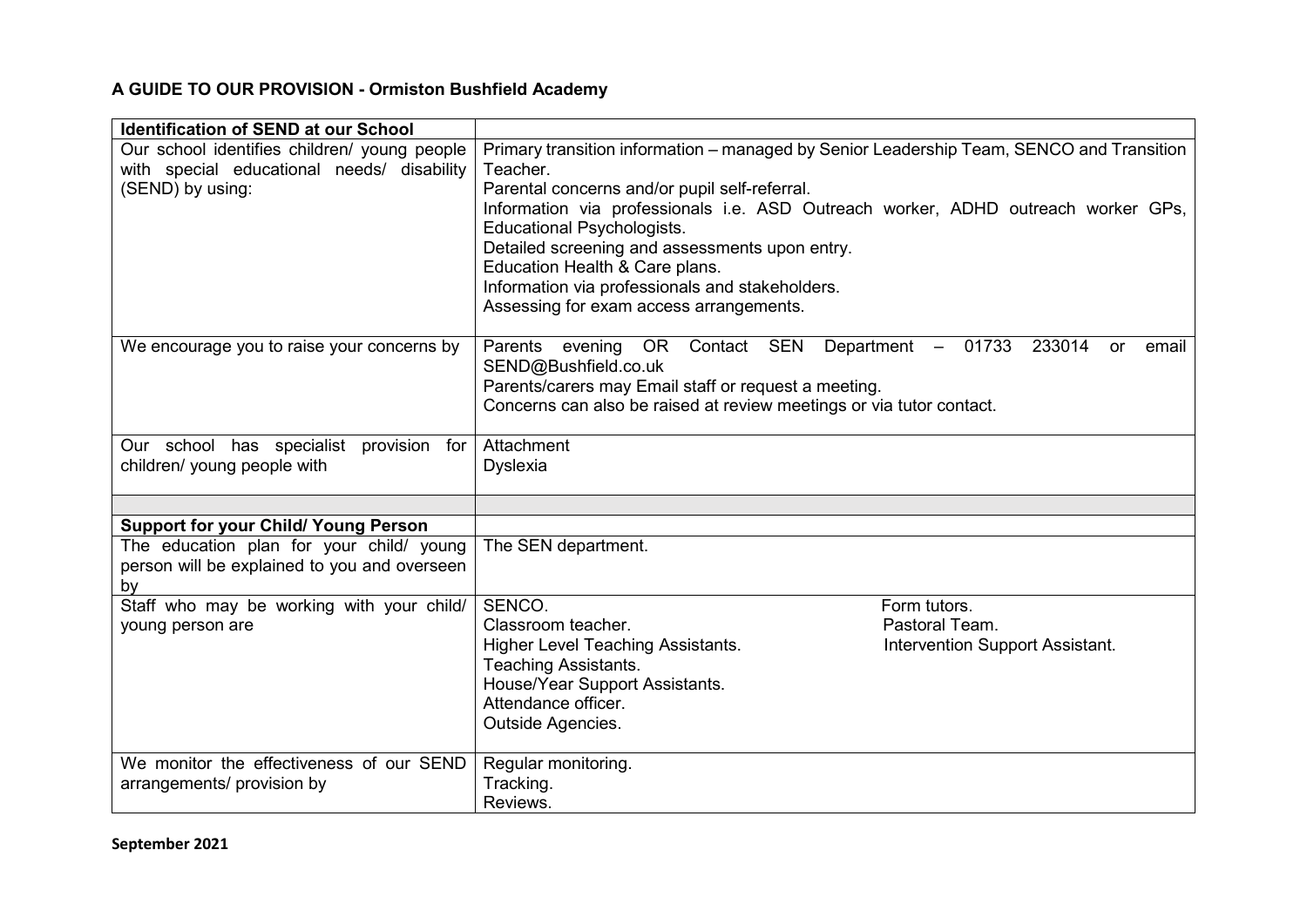| The roles and responsibilities of our governors                                          | To overview and monitor the quality and effectiveness of the provision.                                                                                                           |
|------------------------------------------------------------------------------------------|-----------------------------------------------------------------------------------------------------------------------------------------------------------------------------------|
| are                                                                                      |                                                                                                                                                                                   |
|                                                                                          |                                                                                                                                                                                   |
|                                                                                          |                                                                                                                                                                                   |
| <b>Curriculum Concerns</b>                                                               |                                                                                                                                                                                   |
| Our approach to differentiation is to                                                    | Plan according to pupil's needs and requirement in the classroom using Edu-Key Provision<br>Map.                                                                                  |
|                                                                                          | All staff in the school are aware of pupils requirements through information provided.                                                                                            |
|                                                                                          | Staff are able to meet the needs of our pupils by applying the strategies suggested in meetings,<br>professional reports and in training sessions through Quality First Teaching. |
|                                                                                          | Effective differentiation / personalisation will enable your child to participate in all aspects of                                                                               |
|                                                                                          | learning, to make the best possible progress.                                                                                                                                     |
| Extra support is allocated according to                                                  | The needs of the individual.                                                                                                                                                      |
|                                                                                          |                                                                                                                                                                                   |
| Partnership: Planning, Monitoring and<br><b>Review</b>                                   |                                                                                                                                                                                   |
| We offer the following opportunities, in                                                 | Annual reviews, parent/carers meeting, email, parents evening.                                                                                                                    |
| addition to the normal reporting arrangements,                                           | On-line google drive learning platform.                                                                                                                                           |
| to parents/ carers, children and young people<br>to discuss progress, to plan and review | Contact with tutors.<br>Review of provision with parent/carers.                                                                                                                   |
| support, specific approaches and/or or                                                   | Termly telephone calls home                                                                                                                                                       |
| programmes.                                                                              |                                                                                                                                                                                   |
|                                                                                          |                                                                                                                                                                                   |
|                                                                                          |                                                                                                                                                                                   |
| <b>General Support for Wellbeing</b>                                                     |                                                                                                                                                                                   |
| Our school offers pastoral, medical and social                                           | Access to Tutors, Heads of Year, Year Support Assistants, Teaching Assistants as                                                                                                  |
| support to the children/ young people by                                                 | Keyworkers. First Aider, School Nurse, Welfare Team. Links with outside agencies. School                                                                                          |
|                                                                                          | Clubs.                                                                                                                                                                            |
|                                                                                          | Engage Participate Interact & Communication (EPIC) clubs.<br>Small group interventions and workshops.                                                                             |
|                                                                                          | <b>Breakfast club</b>                                                                                                                                                             |
| We encourage the children/ young people to                                               | Discussing their concerns with:                                                                                                                                                   |
| contribute their views by                                                                | Student council                                                                                                                                                                   |
|                                                                                          | Tutor group/year representatives.                                                                                                                                                 |
|                                                                                          | Meetings with keyworker member of staff – updating and sharing their Pupil Passport                                                                                               |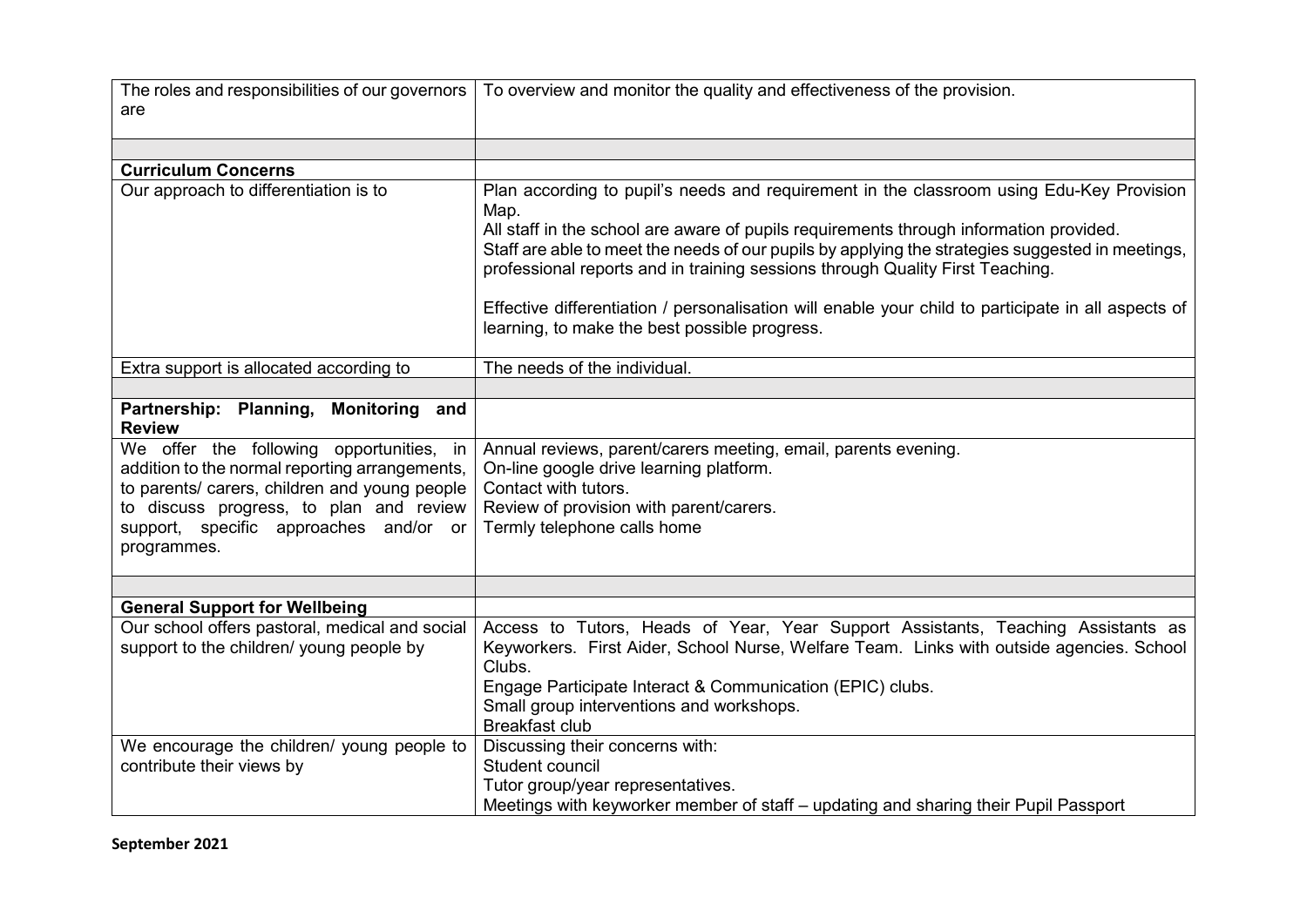| <b>Specialist Services/ Expertise Available</b>                                   |                                                                                                                                                                                                                                                                                                                                           |
|-----------------------------------------------------------------------------------|-------------------------------------------------------------------------------------------------------------------------------------------------------------------------------------------------------------------------------------------------------------------------------------------------------------------------------------------|
| We employ specialist staff in the areas of                                        | Dyslexia Specialist.<br><b>SENCO</b>                                                                                                                                                                                                                                                                                                      |
| Our school accesses the following services                                        | <b>ASD Outreach Teacher</b><br><b>Educational Psychologist</b><br>PCSO/Police<br><b>School Nurse</b><br>CAMHS (Child & Adolescent Mental Health) Services<br><b>Sensory Support Services</b><br><b>Occupational Therapist</b><br>Social Care on an individual student needs basis.<br>Their services will be allocated according to need. |
| <b>Teachers</b>                                                                   | New Code of Practice states that all Teachers are Teachers of SEND students.                                                                                                                                                                                                                                                              |
|                                                                                   |                                                                                                                                                                                                                                                                                                                                           |
| <b>Training</b><br>We have staff that have the following<br>qualifications.       | <b>SEND</b><br>Higher Level Teaching Assistants, NVQ Level 3.<br>Specialist Teacher (Exam Access Arrangements)                                                                                                                                                                                                                            |
| Staff have recently attended the following<br>training.                           | The inclusive Classroom<br>Relationships and appropriate sexual behaviour.<br>Safeguarding<br><b>Mental Health</b><br><b>PREVENT &amp; Child Protection</b><br><b>Dyslexia</b><br>SEN staff complete relevant training as required.                                                                                                       |
| We plan to undertake the following training/<br>disability awareness sessions(s). | <b>Sensory Difficulties</b><br>Relevant training for new staff.<br>SENCO specific training.                                                                                                                                                                                                                                               |
| <b>Accessibility</b>                                                              |                                                                                                                                                                                                                                                                                                                                           |

**September 2021**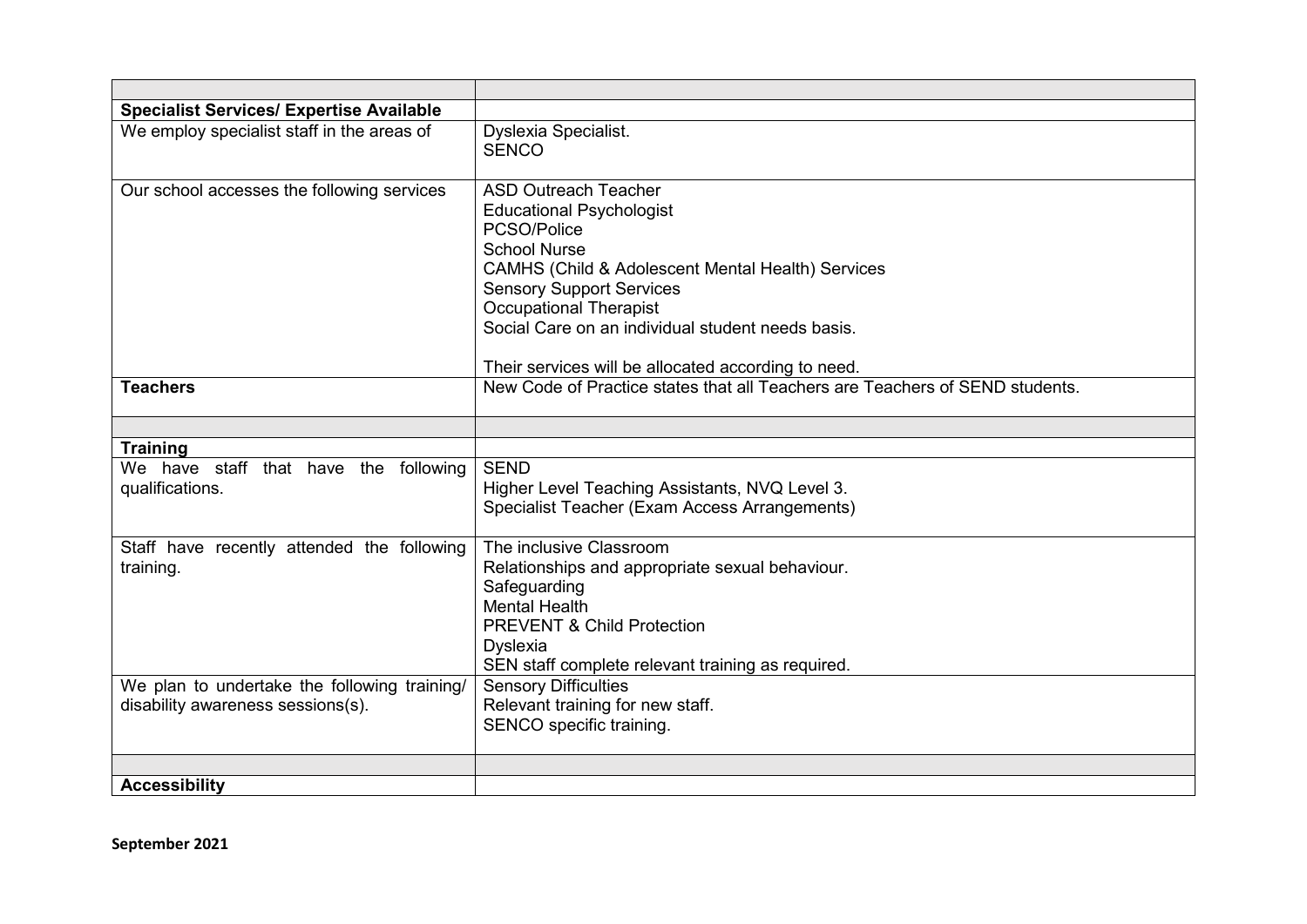| We provide the following to ensure that all<br>children/ young people in our school can<br>access all of the activities offered.                | A KS4 bespoke curriculum.<br>A structured group for those children who have additional needs academically and emotionally<br>that requires intervention to accelerate progress.<br>OBA is a building which is accessible to students with physical disabilities and has a lift to<br>access all floors. We also have an Evacuation Chair, disabled toilets on both floors, a time out<br>card for students who need to leave the class early for medical reasons.                                                           |
|-------------------------------------------------------------------------------------------------------------------------------------------------|-----------------------------------------------------------------------------------------------------------------------------------------------------------------------------------------------------------------------------------------------------------------------------------------------------------------------------------------------------------------------------------------------------------------------------------------------------------------------------------------------------------------------------|
| We enable children/ young people to access<br>all activities by                                                                                 | Providing emotional support.<br>Providing TA support.<br>Providing differentiated activities.                                                                                                                                                                                                                                                                                                                                                                                                                               |
| We involve parents and carers in the planning<br>by                                                                                             | SENCO can arrange personal contact, phone or email contact for SEN children.<br>All pupils on the SEN register have an allocated keyworker                                                                                                                                                                                                                                                                                                                                                                                  |
| Parents and carers can give their feedback by;                                                                                                  | Through meetings, by letter, e-mail or phone (3 times per year)                                                                                                                                                                                                                                                                                                                                                                                                                                                             |
| Parents/carers can make a complaint by                                                                                                          | Contacting the Operational Principal by email or by phone 01733 233014                                                                                                                                                                                                                                                                                                                                                                                                                                                      |
| <b>Transitions</b>                                                                                                                              |                                                                                                                                                                                                                                                                                                                                                                                                                                                                                                                             |
| The following arrangements help children/<br>young people and their parents/ carers to<br>make a successful transfer to our setting/<br>school. | Open evening, primary day.<br>Contact is made with our primary feeder schools around April.<br>The SENCO meet and identify students that require extra support with primary school visits,<br>visits by SLT/House Team or Nurture Group Teacher.<br>OBA SENCO attends year 6 Annual Review Meetings<br>Arrangements are put in place for visits to the school for those students most in need.<br>Visits can extend into July.<br>The 'move up' day is monitored by our staff and support is in place for our SEN students. |
| We prepare children and young people to<br>make their next move by                                                                              | Issuing a booklet incorporating important information for OBA, photographs of key members<br>of staff and any individual information a specific student may need.<br>Providing opportunities for students to visit and take part in activities.<br>All students are given Post 16 advice.<br>Help with College applications, option choices and taking students to employment and careers<br>fair and visiting Universities.                                                                                                |
| <b>Resource Allocation</b>                                                                                                                      |                                                                                                                                                                                                                                                                                                                                                                                                                                                                                                                             |
| Our SEND budget is allocated according to                                                                                                       | Governors and Finance planning and level of need.                                                                                                                                                                                                                                                                                                                                                                                                                                                                           |

**September 2021**